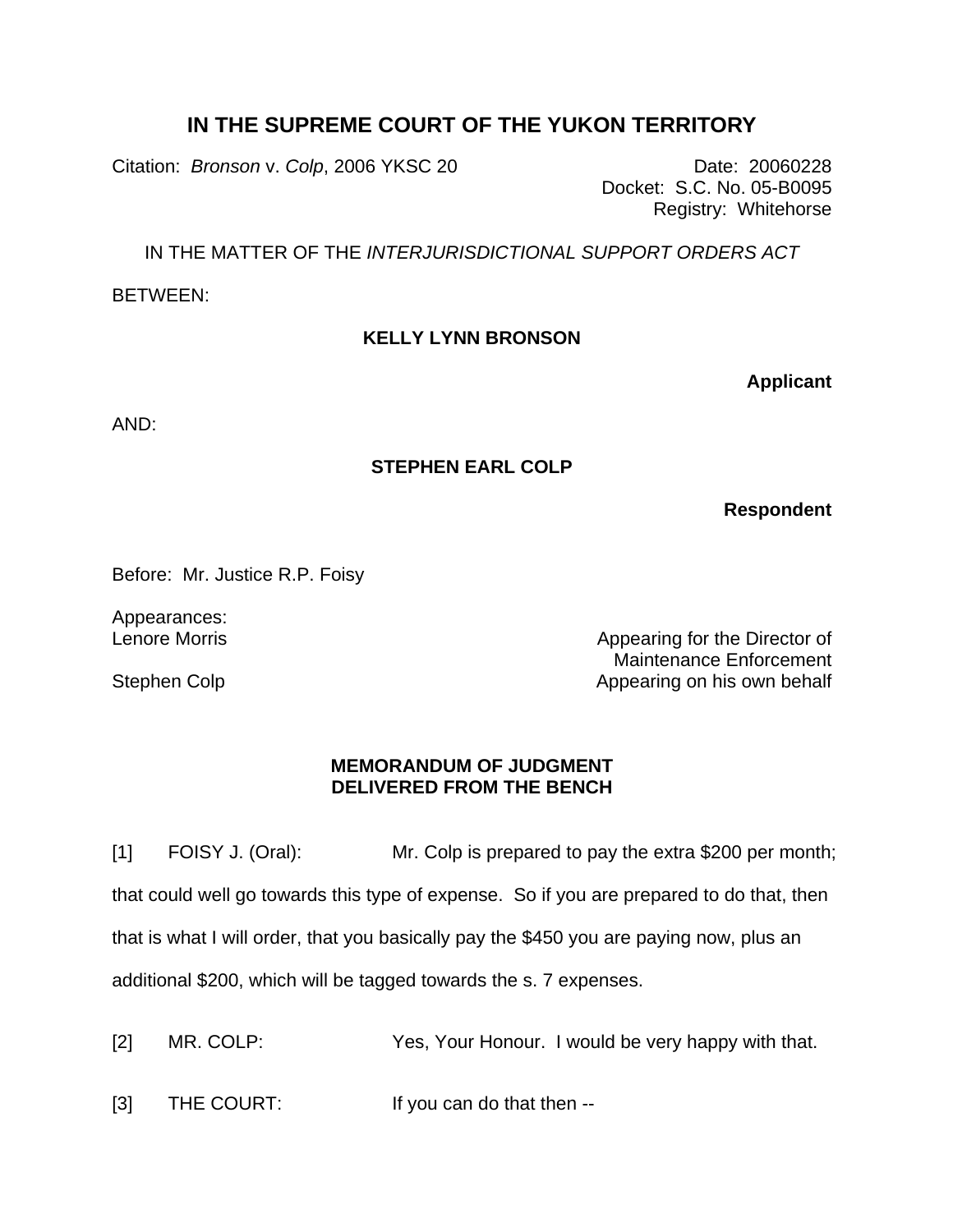[4] MR. COLP: I will be very happy with that, yes.

[5] THE COURT: Just as an aside, I notice that you are a little bit distraught because you have not been able to have your child come out to see you. There are usually reasons for that and the courts in Nova Scotia are no different than the courts here. If we do not know who we are dealing with, often what happens is children leave the jurisdiction and then it is a real problem to get them back. But have you made any attempts to contact her by going down there to see her or?

[6] MR. COLP: It is -- no, Your Honour, I have not been able to afford to. I call her on the phone as often as I can. But what I hope to do is I got a little bit of -- I talked to my bank about some wiggle room in my mortgage and maybe get some of those bills knocked down so I can actively save to go down and see her.

[7] THE COURT: All right. I just wanted to explain that to you because, you know, child access is often problematic and I simply wanted to explain to you that we can not use that as a reason for not supplying the money that is required --

[8] MR. COLP: **Oh I understand that, Your Honour.** 

[9] THE COURT: -- for the child. And I know you were not suggesting that, but I just wanted to make that clear to you. So that will be starting April  $1<sup>st</sup>$  then?

[10] MS. MORRIS: That is fair.

[11] MR. COLP: I can start it this month.

[12] MS. MORRIS: Okay.